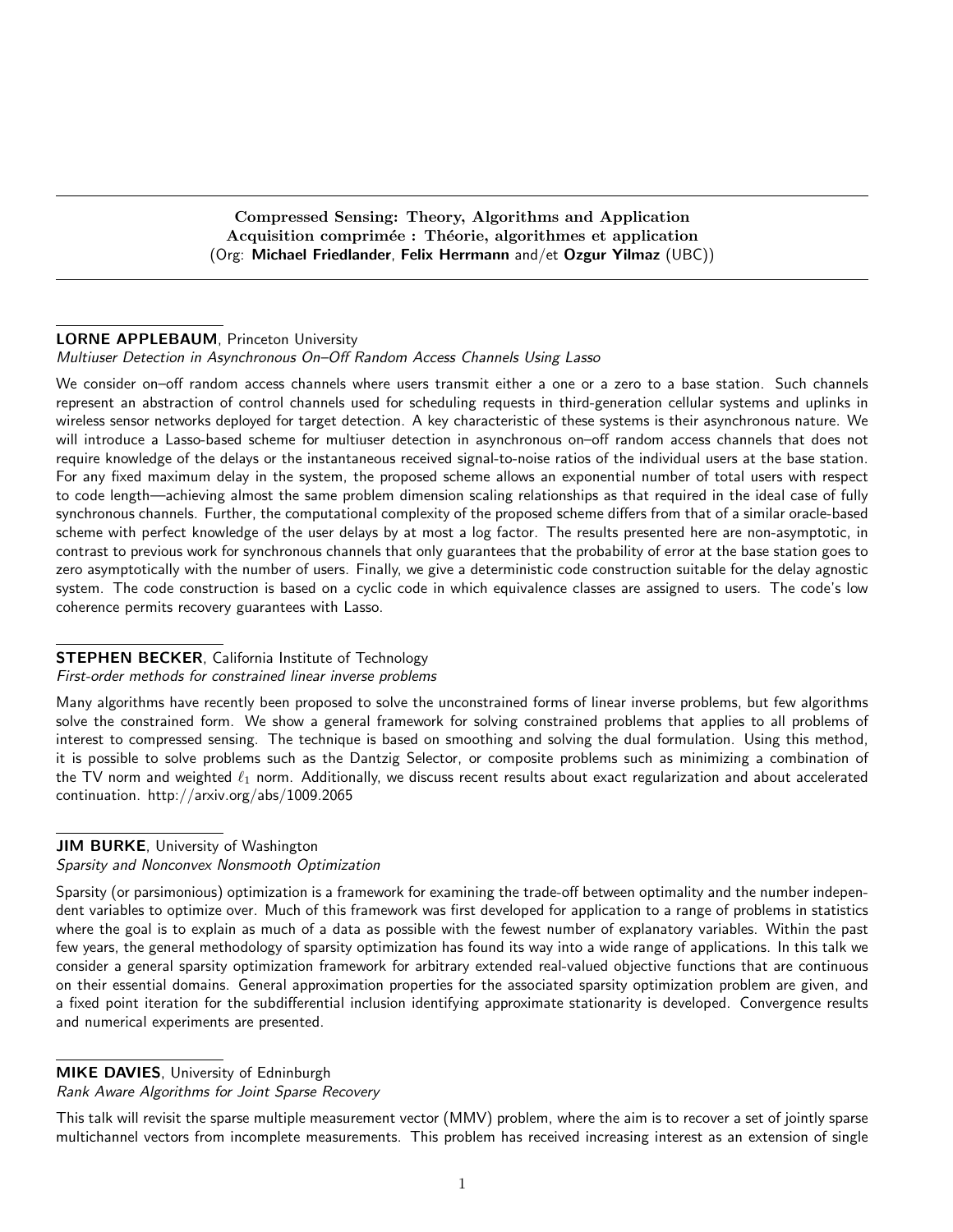channel sparse recovery, which lies at the heart of the emerging field of compressed sensing. However, MMV approximation also has links with work on direction of arrival estimation in the field of array signal. Inspired by these links, we consider a new family of MMV algorithms based on the well-know MUSIC method in array processing highlighting the role of the rank of the unknown signal matrix in determining the difficulty of the recovery problem. We will show that the recovery conditions for our new algorithms take into account the observed rank of the signal matrix. This is in contrast to previously proposed techniques such as Simultaneous Orthogonal Matching Pursuit (SOMP) and mixed norm minimization techniques which we show to be effectively blind to the rank information. Numerical simulations demonstrate that our new rank aware techniques are significantly better than existing methods in dealing with multiple measurements.

# LAURENT DEMANET, MIT

#### Fitting matrices from applications to random vectors

What can be determined about the inverse  $A^{-1}$  of a matrix A from one application of A to a vector of random entries? If the n-by-n inverse  $A^{-1}$  belongs to a specified linear subspace of dimension p, then come to the talk to hear which assumptions on this subspace, p, and n, guarantee an accurate recovery of  $A^{-1}$  with high probability. This randomized fitting method provides a compelling preconditioner for the wave-equation Hessian (normal operator) in seismic imaging. Joint work with Pierre-David Letourneau (Stanford) and Jiawei Chiu (MIT).

# FELIX HERRMANN, the University of British Columbia

# Compressive Sensing and Sparse Recovery in Exploration Seismology

During this presentation, I will talk about how recent results from compressive sensing and curvelet-based sparse recovery can be used to solve problems in exploration seismology where incomplete sampling is ubiquitous. I will also talk about how these ideas apply to dimensionality reduction of full-waveform inversion by randomly phase-encoded sources. In this second application, compressive sensing allows us to reduce the number of PDE's needed to solve this parameter-estimation problem.

#### GITTA KUTYNIOK, University of Osnabrueck

#### Geometric Separation by Single-Pass Alternating Thresholding

Modern data is customarily of multimodal nature, and analysis tasks typically require separation into the single components such as, for instance, in neurobiological imaging a separation into spines (pointlike structures) and dendrites (curvilinear structures). Although a highly ill-posed problem, inspiring empirical results show that the morphological difference of these components sometimes allows a very precise separation.

In this talk we will present a theoretical study of the separation of a distributional model situation of point- and curvilinear singularities exploiting a surprisingly simple single-pass alternating thresholding method applied to wavelets and shearlets as two complementary frames. Utilizing the fact that the coefficients are clustered geometrically in the chosen frames, we prove that at sufficiently fine scales arbitrarily precise separation is possible. Surprisingly, it turns out that the thresholding index sets even converge to the wavefront sets of the point- and curvilinear singularities in phase space and that those wavefront sets are perfectly separated by the thresholding procedure. Main ingredients of our analysis are the novel notion of cluster coherence and a microlocal analysis viewpoint.

This is joint work with David Donoho (Stanford U.).

# **ZHAOSONG LU**, Simon Fraser University

#### Penalty Decomposition Methods for Rank and  $l_0$ -Norm Minimization

In the first part of this talk, we consider general rank minimization problems. We first show that a class of matrix optimization problems can be solved as lower dimensional vector optimization problems. As a consequence, we establish that a class of rank minimization problems have closed form solutions. Using this result, we then propose penalty decomposition (PD) methods for general rank minimization problems in which each subproblem is solved by a block coordinate descend method. Under some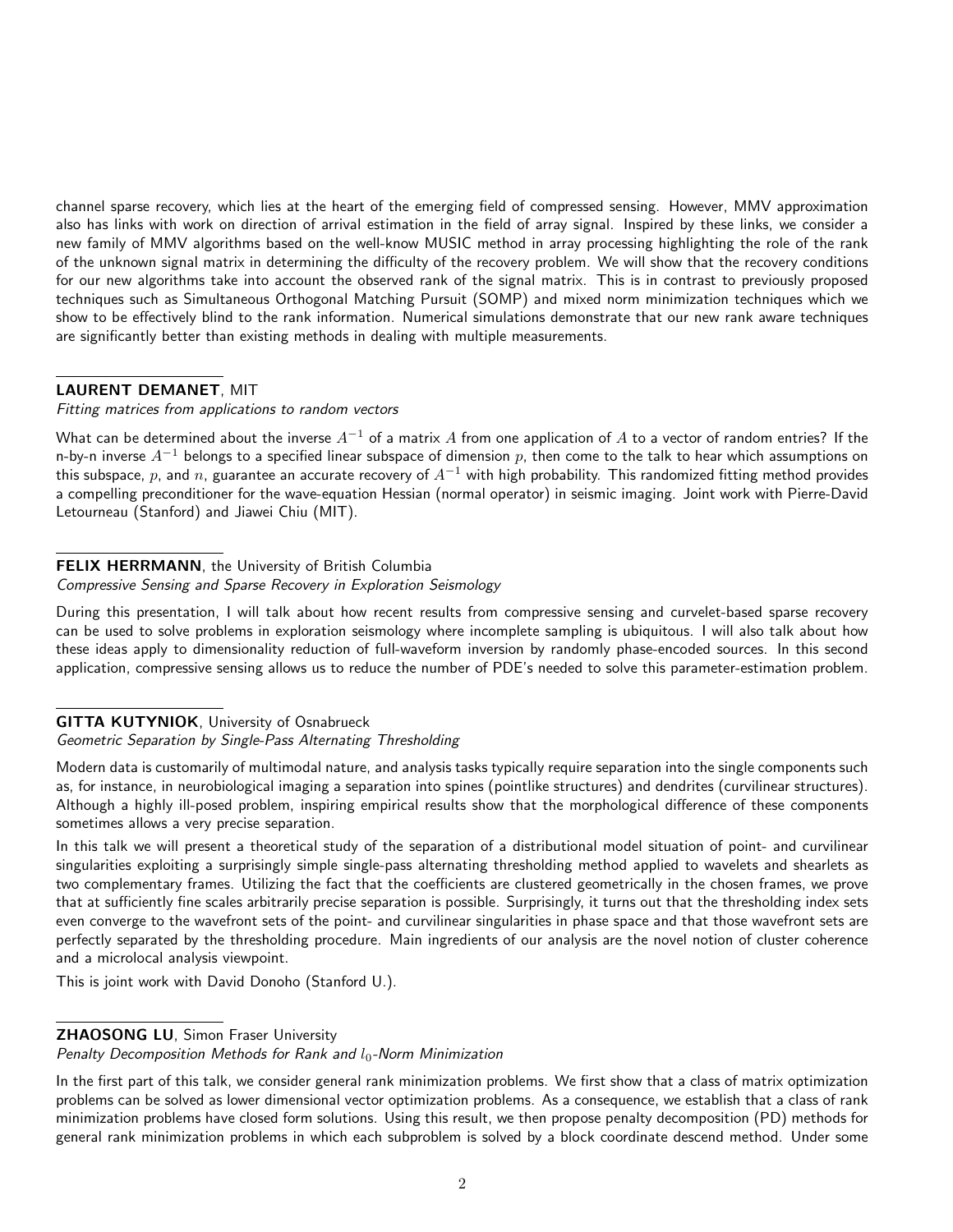suitable assumptions, we show that any accumulation point of the sequence generated by our method when applied to the rank constrained minimization problem is a stationary point of a nonlinear reformulation of the problem. In the second part, we consider general  $l_0$ -norm minimization problems. we first reformulate the  $l_0$ -norm constrained problem as an equivalent rank minimization problem and then apply the above PD method to solve the latter problem. Further, by utilizing the special structures, we obtain a PD method that only involves vector operations. Under some suitable assumptions, we establish that any accumulation point of the sequence generated by the PD method satisfies a first-order optimality condition that is generally stronger than one natural optimality condition. Finally, we test the performance of our PD methods on matrix completion, nearest low-rank correlation matrix, sparse logistic regression and sparse inverse covariance selection problems. The computational results demonstrate that our methods generally outperform the existing methods in terms of solution quality and/or speed.

# HASSAN MANSOUR, University of British Columbia

# Recovery of Compressively Sampled Signals Using Partial Support Information

In this talk, we discuss the recovery conditions of weighted  $\ell_1$  minimization for signal reconstruction from compressed sensing measurements when partial support information is available. We show that if at least  $50\%$  of the (partial) support information is accurate, then weighted  $\ell_1$  minimization is stable and robust under weaker conditions than the analogous conditions for standard  $\ell_1$  minimization. Moreover, weighted  $\ell_1$  minimization provides better bounds on the reconstruction error in terms of the measurement noise and the compressibility of the signal to be recovered. We illustrate our results with extensive numerical experiments on synthetic as well as audio and video signals.

# ALI PEZESHKI, Colorado State University

#### Sense and Sensitivity: Model Mismatch in Compressed Sensing

We study the sensitivity of compressed sensing to mismatch between the assumed and the actual models for sparsity. We start by analyzing the effect of model mismatch on the best  $k$ -term approximation error, which is central to providing exact sparse recovery guarantees. We establish achievable bounds for the  $\ell_1$  error of the best k-term approximation and show that these bounds grow linearly with the signal dimension and the mismatch level between the assumed and actual models for sparsity. We then derive bounds, with similar growth behavior, for the basis pursuit  $\ell_1$  recovery error, indicating that the sparse recovery may suffer large errors in the presence of model mismatch. Although, we present our results in the context of basis pursuit, our analysis applies to any sparse recovery principle that relies on the accuracy of best  $k$ -term approximations for its performance guarantees. We particularly highlight the problematic nature of model mismatch in Fourier imaging, where spillage from off-grid DFT components turns a sparse representation into an incompressible one. We substantiate our mathematical analysis by numerical examples that demonstrate a considerable performance degradation for image inversion from compressed sensing measurements in the presence of model mismatch.

This is joint work with Yuejie Chi, Louis Scharf, and Robert Calderbank.

# HOLGER RAUHUT, Hausdorff Center for Mathematics, University of Bonn

#### Recovery of functions in high dimensions via compressive sensing

Compressive sensing predicts that sparse vectors can be recovered efficiently from highly undersampled measurements. It is known in particular that multivariate sparse trigonometric polynomials can be recovered from a small number of random samples. Classical methods for recovering functions in high spatial dimensions usually suffer the curse of dimension, that is, the number of samples scales exponentially in the dimension (the number of variables of the function). We introduce a new model of functions in high dimensions that uses "sparsity with respect to dimensions". More precisely, we assume that the function is very smooth in most of the variables, and is allowed to be rather rough in only a small but unknown set of variables. This translates into a certain sparsity model on the Fourier coefficients. Using techniques from compressive sensing, we are able to recover functions in this model class efficiently from a small number of samples. In particular, this number scales only logarithmically in the spatial dimension - in contrast to the exponential scaling in classical methods.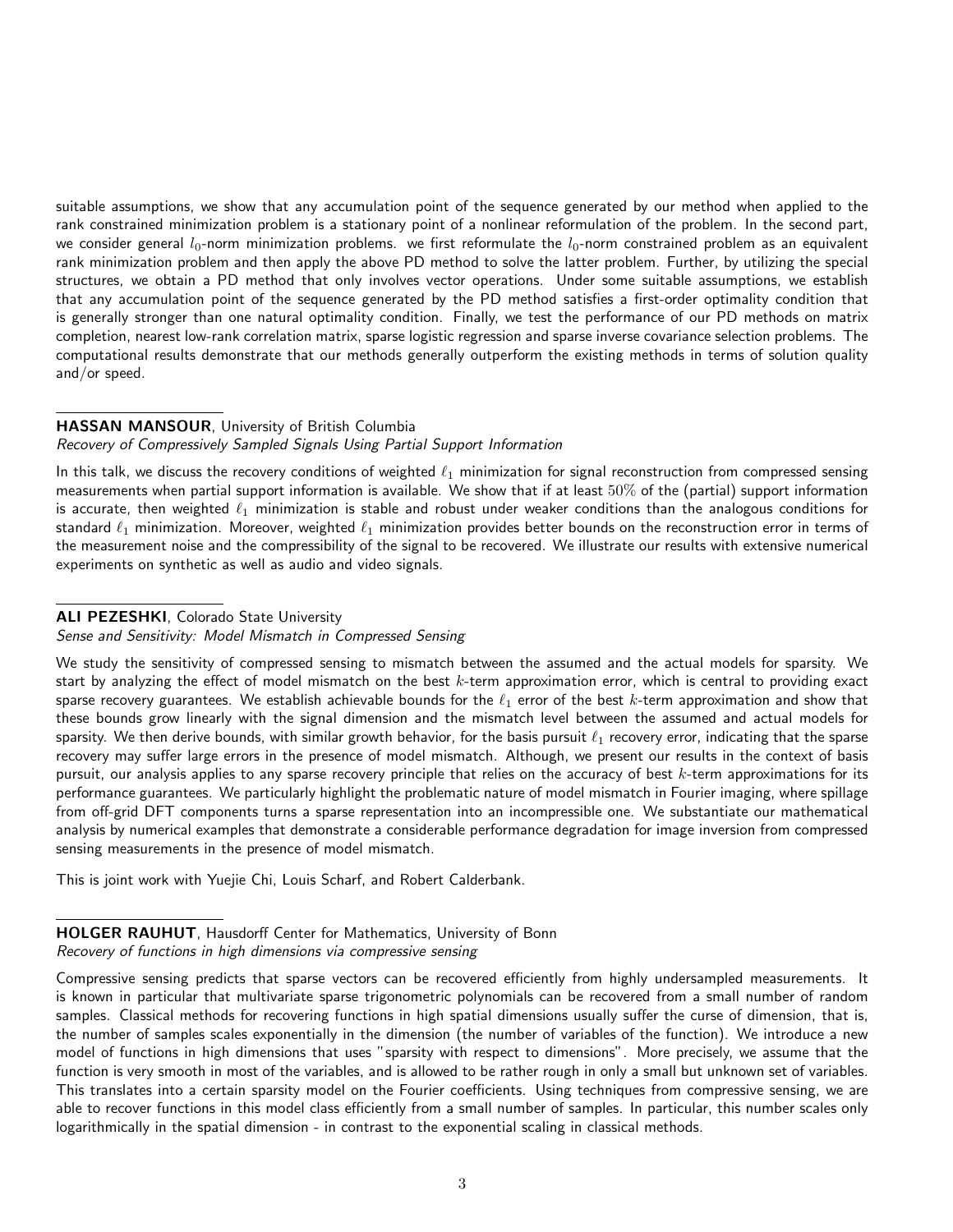# BENJAMIN RECHT, University of Wisconsin-Madison

The Convex Geometry of Inverse Problems

Building on the success of generalizing compressed sensing to matrix completion, this talk discusses progress on further extending the catalog of objects and structures that can be recovered from partial information. I will focus on a suite of data analysis algorithms designed to decompose signals into sums of atomic signals from a simple but not necessarily discrete set. These algorithms are derived in a convex optimization framework that encompasses previous methods based on  $\ell_1$ -norm minimization and nuclear norm minimization for recovering sparse vectors and low-rank matrices. I will discuss general recovery guarantees and implementation schemes for this suite of algorithms and will describe several example classes of atoms and applications.

# JUSTIN ROMBERG, Georgia Institute of Technology Random coding for forward modeling

Compressed sensing has shown us that sparse signal acquisition can be made efficient by injecting randomness into the measurement process. In this talk, we will show how these same ideas can be used to dramatically reduce the computation required for two types of simulation problems in acoustics. In the first, we show how all of the channels in a multiple-input multiple-output system can be acquired jointly by simultaneously exciting all of the inputs with different random waveforms, and give an immediate application to seismic forward modeling. In the second, we consider the problem of acoustic source localization in a complicated channel. We show that the amount of computation to perform "matched field processing" (matched filtering) can be reduced by precomputing the response of the channel to a small number of dense configurations of random sources.

# RAYAN SAAB, The University of British Columbia

Sobolev Duals of Random Frames and Sigma-Delta Quantization for Compressed Sensing

Compressed sensing, as a signal acquisition technique, has been shown to be highly effective for dimensionality reduction. On the other hand, quantization of compressed sensing measurements has been a relatively under-addressed topic. In particular, the results of Candes, Romberg and Tao, and of Donoho guarantee that if a uniform quantizer of step size  $\delta$  is used to quantize  $m$  measurements  $y=\Phi x$  of a  $k$ -sparse signal  $x\in\mathbb{R}^N$ , where  $\Phi$  satisfies the restricted isometry property, then the reconstruction error via  $\ell_1$ -minimization is  $O(\delta)$ . This is the simplest and most commonly assumed approach for quantization of compressed sensing measurements.

On the other hand, in this talk we show that if instead of uniform quantization, an rth order  $\Sigma\Delta$  quantization scheme with the same output alphabet is used to quantize  $y$ , then there is an alternative recovery method via Sobolev dual frames which guarantees a reduction of the approximation error by a factor of  $(m/k)^{(r-1/2)\alpha}$  for any  $0<\alpha< 1$ , if  $m\gtrsim_r k(\log N)^{1/(1-\alpha)}$ . The result holds with high probability on the initial draw of the measurement matrix  $\Phi$  from the Gaussian distribution, and uniformly for all  $k$ -sparse signals  $x$  that satisfy a mild size condition on their supports.

# THOMAS STROHMER, University of California, Davis

How sparsity can enrich wireless communications

We demonstrate how concepts from compressive sensing and random matrix theory can combat some challenging problems of next-generation wireless communication systems.

# EWOUT VAN DEN BERG, Stanford University

Spot - A linear operator toolbox for Matlab

Spot is a Matlab toolbox for the construction, application, and manipulation of linear operators. One of the main achievements of the package is that it provides operators in such a way that they are as easy to work with as explicit matrices, while represented